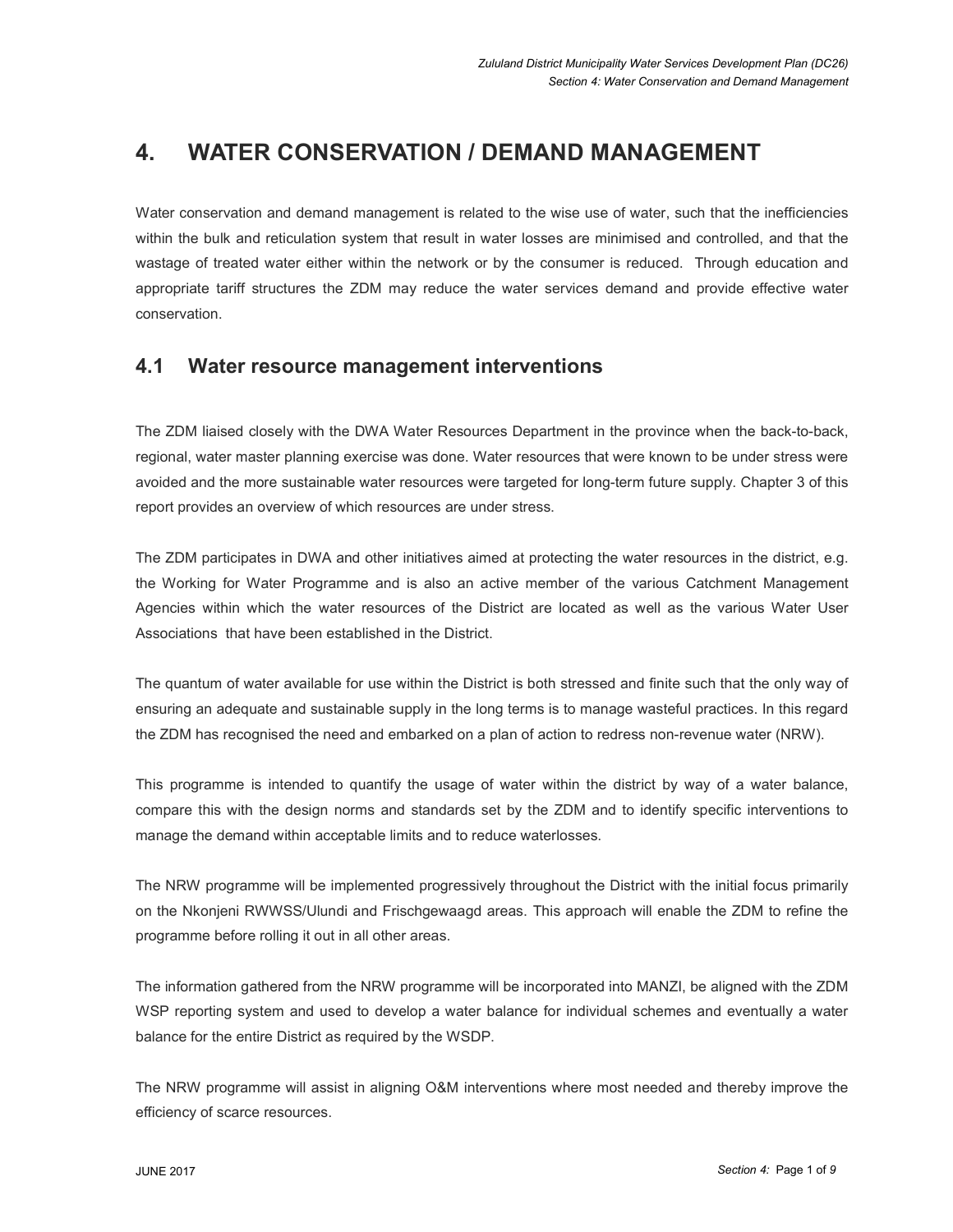The following specific interventions have already been launched in the target areas to address water losses through:

- Pressure management;
- Leak repair programmes;
- Meter repair & replacement programmes;
- Internal plumbing leaks; and
- Consumer end-use demand management initiatives.

The NRW strategy that the ZDM has adopted may be summarised as follows:

### NEED FOR AN NRW PROGRAMME

The municipality has identified the need to embark on a Non Revenue Water (NRW) programme for the District not only to save water but also to benefit from the many added advantages that can be linked to such a programme such as:

- Reduced water consumption and water wastage;
- Improved quality of service provided with more consumers receiving water consistently (the need for example to close reservoirs at night will be substantially reduced or even completely eliminated);
- Improved coverage with billing and improved income stream for the municipality;
- Reduced costs to provide water services (less chemicals used, less maintenance required, etc);
- More efficient use of limited financial and human resources by focusing resources where most needed;
- Increased lifespan of infrastructure assets and postponing huge capital investments required to upgrade infrastructure in order to meet excessive growth in consumer consumption.

#### PRINCIPLES

Before embarking on any new initiative it is best to first clarify the principles that must guide the programme and thereby set the framework within which to operate, as follows:

- The approach should be holistic and should deal with the complete solution from design issues, through to operational challenges and included metering and billing shortcomings. All role-players within the organisation must be brought on board and ownership of the programme established inhouse.
- Remedial actions identified through the programme must involve the relevant staff of the municipality and thereby work towards permanent change for the long term. The programme should influence daily operations in such a manner that it becomes a "way of life" within the organisation and leads to ongoing sustainability.
- Remedial actions that are decided upon have to be reviewed or at least judged economically by comparing the investment required versus the anticipated "win" that will be achieved. The 80/20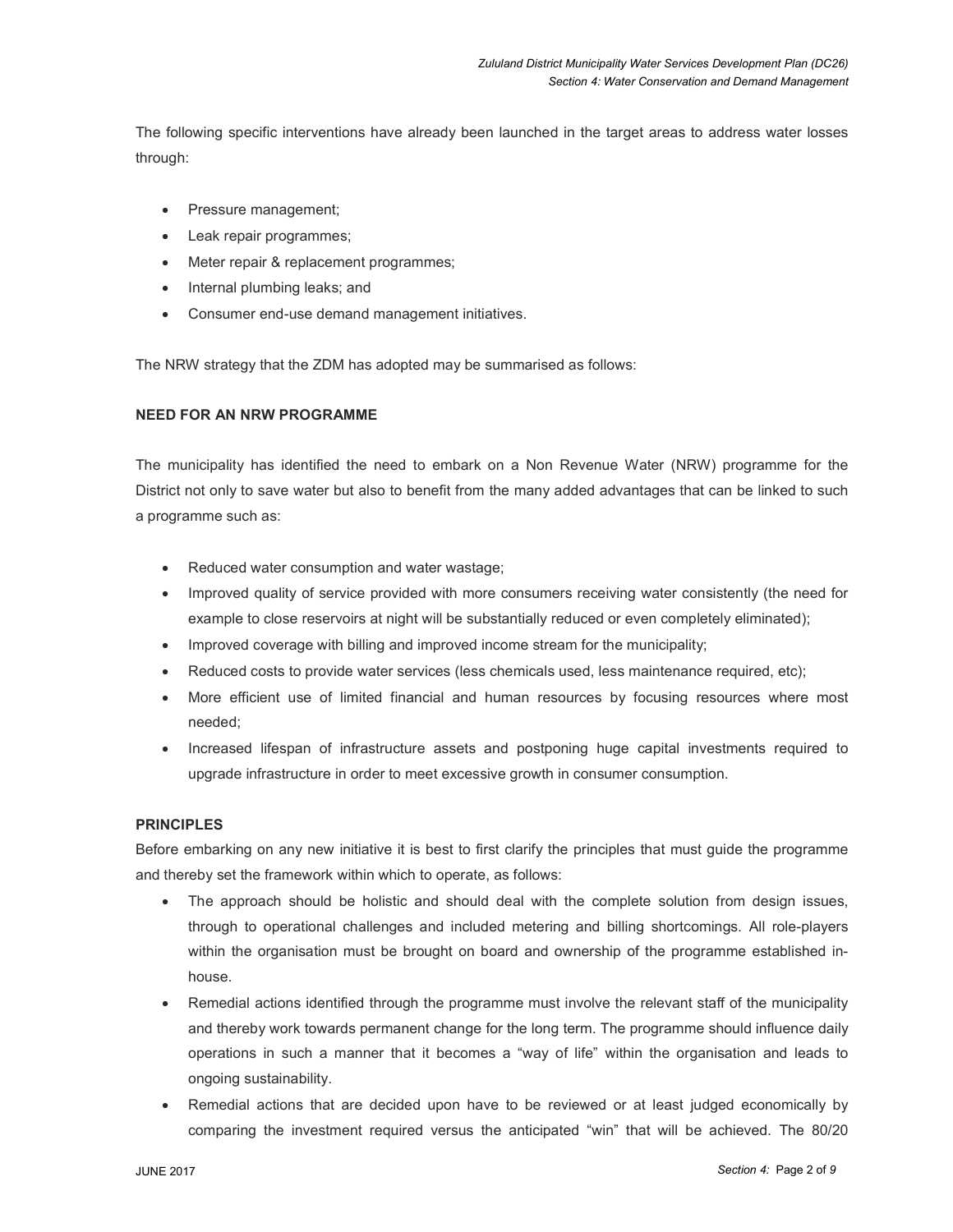principle should apply whereby the effort is firstly focused where the major challenges occur. Schemes need to be prioritised for intervention and one possible method could be to prioritise schemes in terms of their estimated contribution to the total estimated NRW in the District (see Table 1 below).

- Pressure Management activities should aim at achieving static pressures in the reticulation networks of urban areas of between  $2.5 - 6$  bar and in rural areas of between 1- 6 bar. Proper network modelling should however dictate the final solution for each individual scheme.
- Measurement devices installed through this programme must be compatible with the telemetry and SCADA systems that will be installed by the ZDM through a parallel processes.
- All field information must be captured electronically on the existing central database called MANZI (Infrastructure Management System) and thereby linked to the GIS.
- The IWA method is recommended to be used to categorize water usage and to compile a water balance for each scheme, as shown in the figure below:

| System<br>Input<br>Volume | Authorized<br>Consumption | <b>Billed Authorized</b><br>Consumption   | <b>Billed Metered Consumption</b><br><b>Billed Unmetered</b><br>Consumption      | Revenue<br>Water            |
|---------------------------|---------------------------|-------------------------------------------|----------------------------------------------------------------------------------|-----------------------------|
|                           |                           | <b>Unbilled Authorized</b><br>Consumption | <b>Unbilled Metered</b><br>Consumption                                           | <b>Non Revenue</b><br>Water |
|                           |                           |                                           | <b>Unbilled Unmetered</b><br>Consumption                                         |                             |
|                           | <b>Water Losses</b>       | <b>Apparent Losses</b>                    | <b>Unauthorized Consumption</b>                                                  |                             |
|                           |                           |                                           | <b>Customer Meter Inaccuracies</b><br>and Data Handling Errors                   |                             |
|                           |                           | <b>Real Losses</b>                        | Leakage on Transmission<br>and Distribution Mains                                |                             |
|                           |                           |                                           | Leakage and Overflows at<br><b>Storage Tanks</b>                                 |                             |
|                           |                           |                                           | <b>Leakage on Service</b><br>Connections up to point of<br><b>Customer Meter</b> |                             |

#### Figure 4.1: IWA Method of categorizing water use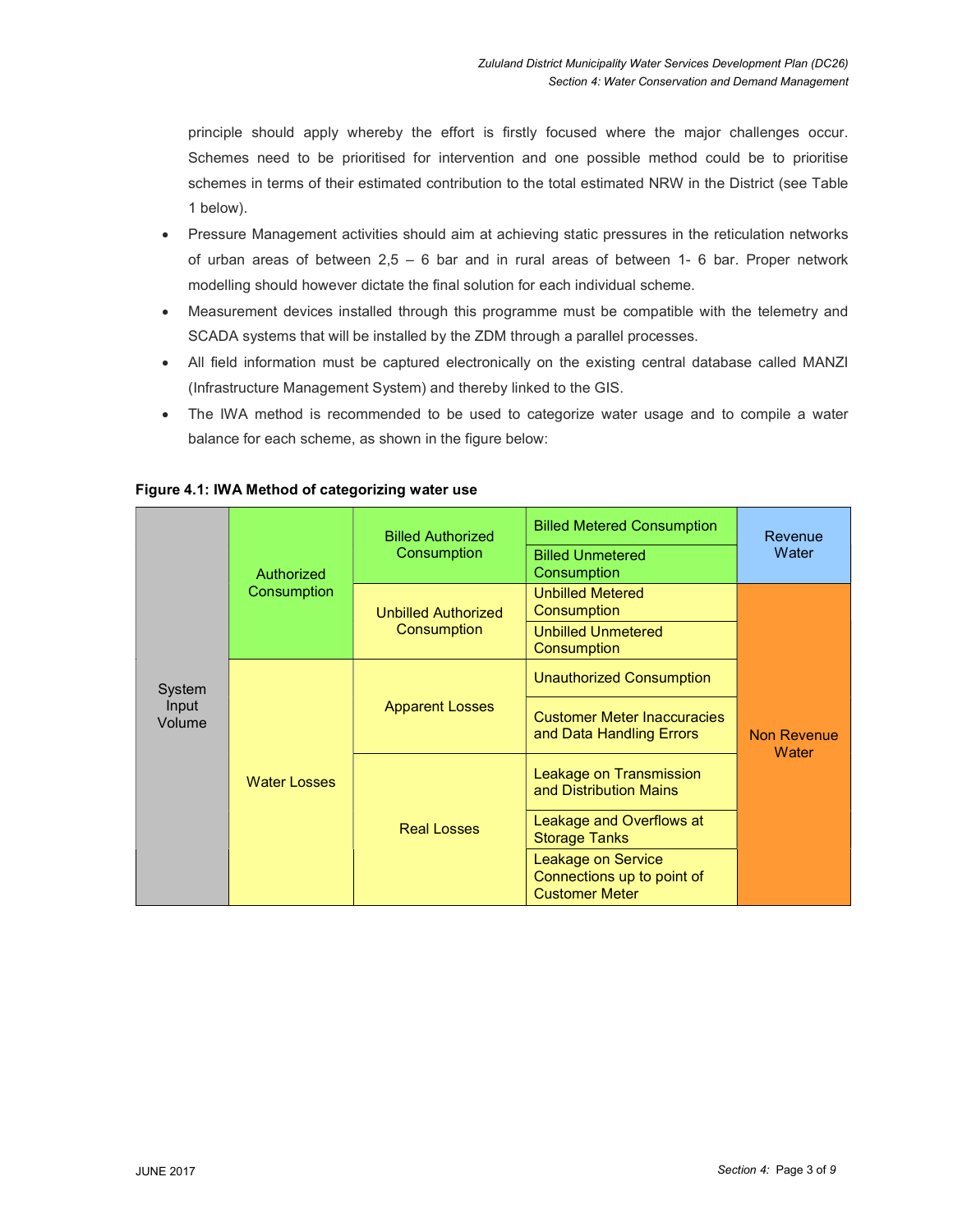## **METHODOLOGY**

The methodology to be used with the implementation of the NRW programme is summarised below:

- Understanding the functioning of the scheme from source to end user with the scheme information available;
- Managing scheme operations to achieve as closely as possible a situation where all consumers can receive water all day round and reservoirs do not have to be closed down at night (this allows for more accurate measurement);
- Identify water demand zones for each scheme and metering and logging points (temporary and permanent) and initiate implementation of the measurement devices as well as measures required to make zones discreet (see illustration below).



- The accurate recording and regular review of flow profiles and water supply volumes into each discrete zone, i.e. the metering infrastructure and data logging systems, including the compilation of system water balances.
- The accurate recording and regular review of consumer demand and the sustained implementation of specific tasks (e.g. leak detection surveys, step testing, pressure management reviews, prompt burst repairs, etc.) and sustained overall maintenance of all system components.
- The roll out of a meter testing and meter replacement programme.
	- o Consumer metering and billing
	- $\circ$  Identify unmetered consumers and systematically install meters at all consumer connections.
	- o Accurate and consistent billing of consumers as per the tariff policy.
	- $\circ$  Deal with non-payment in accordance with the ZDM by-laws and debt collection policy.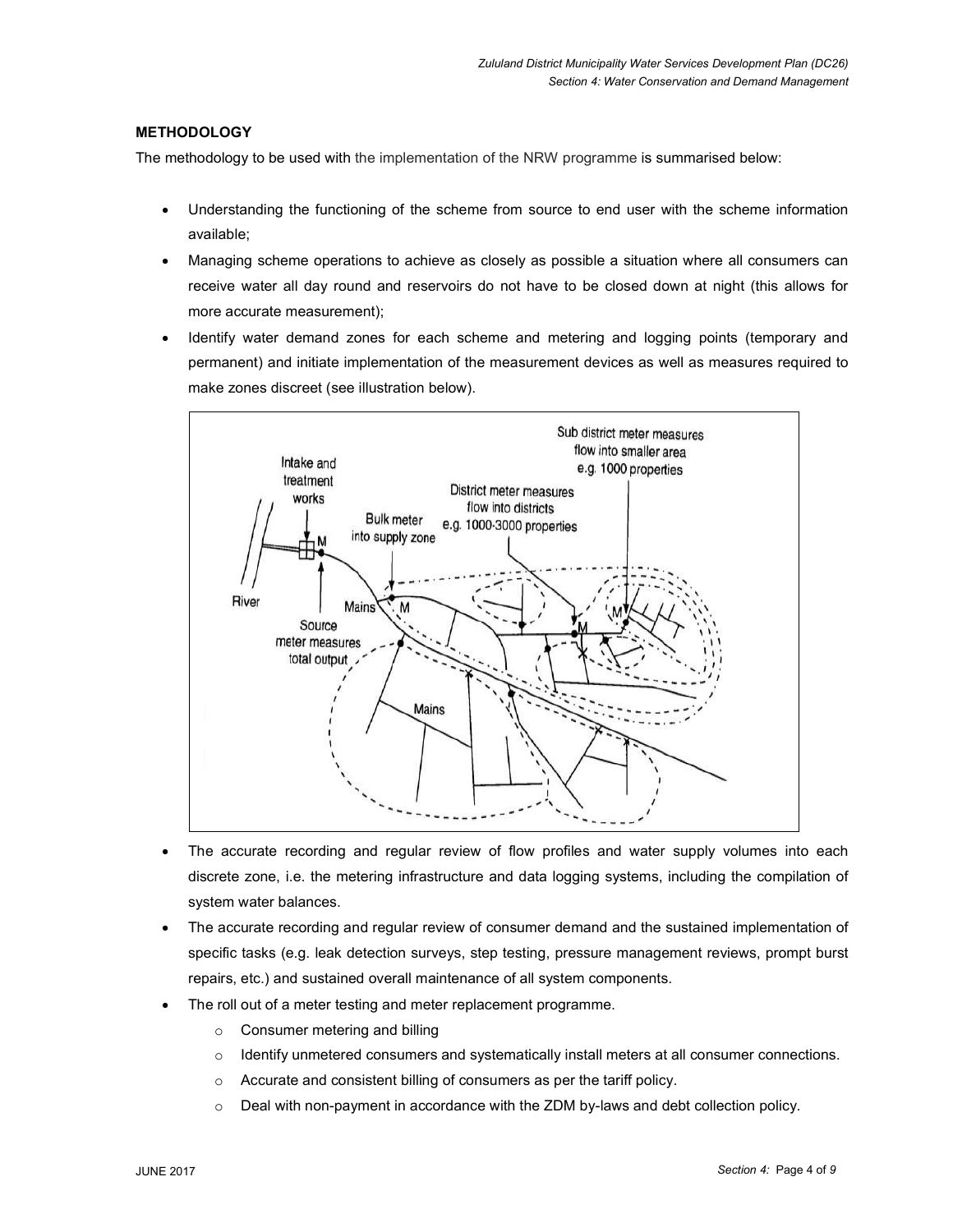### PRIORITY SCHEMES

It is difficult to determine accurately the extent of NRW in the district at this point in time and the pilot investigations that were discussed earlier indicated variances in NRW of between 41% and 68% between different schemes.

Table 4.1 (a) below lists the schemes in the district and the known System Input Volumes (SIV) as per the ZDM WSP report of March 2011. Although the state of NRW in each individual scheme is unknown it could be safely assumed, based upon the previously mentioned pilot investigations, that at least a 40% NRW scenario prevails throughout. When 40% NRW is applied and the NRW contribution from each scheme is calculated as a percentage of the total NRW for the district, the schemes can be prioritised as indicated in Table 4.1 (a) overleaf.

The ZDM has targeted the Ulundi-Nkonjeni RWSS as the first priority in rolling out the NRW programme. The Frischgewaagdt area is also being addressed as the necessary dataloggers are already installed. The Vryheid Klipfontein / Bloemveld area is also to be addressed by the installation of new GSM dataloggers.

The gravity mains from Bloemveld Water Treatment Works to Vryheid has experienced major leaks, and only approximately 30% of the water reached the Vryheid reservoir. Extensive repairs were done on this pipeline over the past year, and currently only a 10% loss is experienced. The pipe is however old and needs to be replaced as soon as possible.

The rising main from Vryheid Water Treatment Works also experienced several breaks over the past year. Repairs were done to this pipeline, but requires a complete replacement.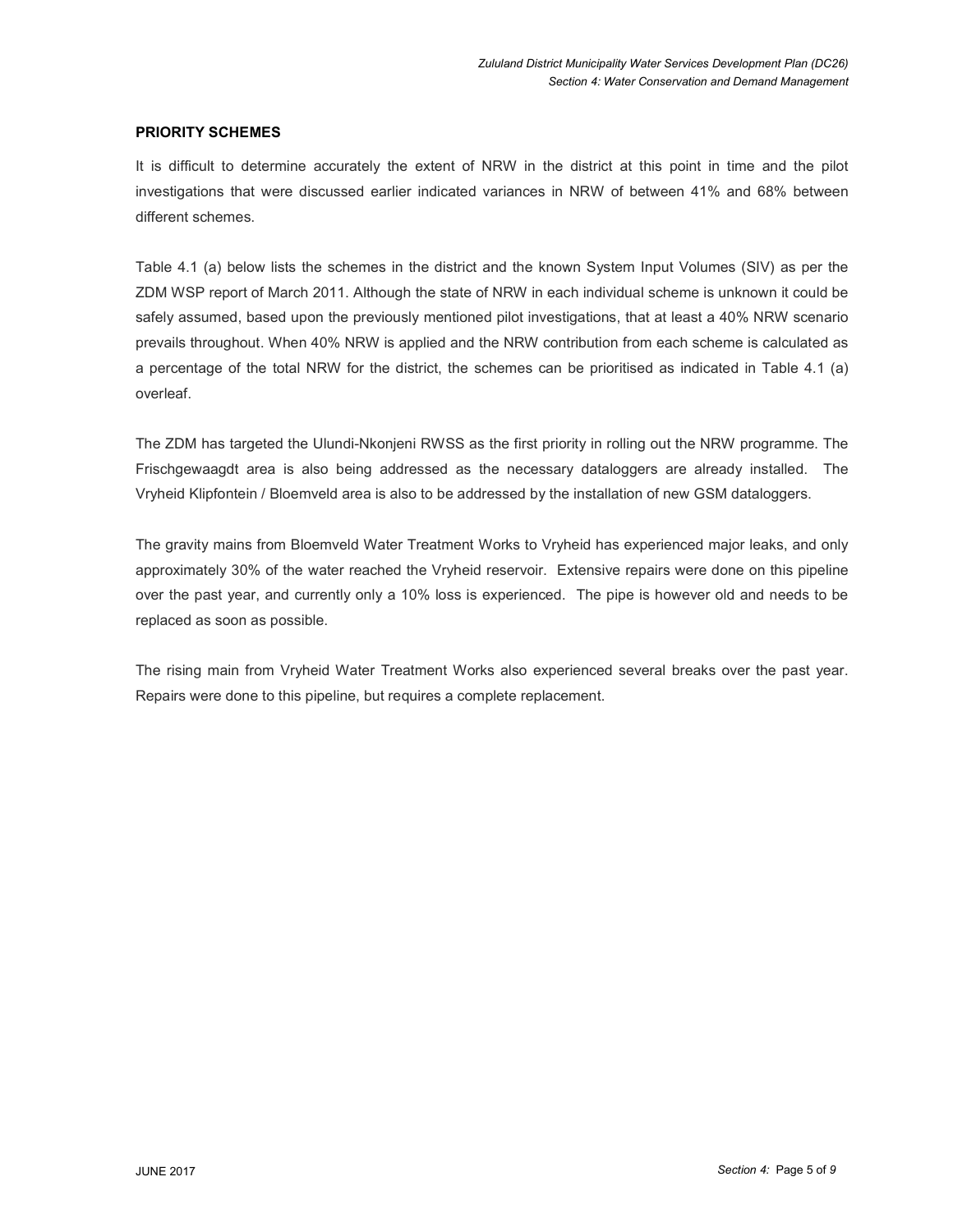| <b>Plant Name</b>                 | <b>Production</b><br>(Ml/month) | <b>Estimated</b><br><b>NRW</b> | % of Total<br><b>District NRW</b> |
|-----------------------------------|---------------------------------|--------------------------------|-----------------------------------|
| Vryheid Klipfontein / Bloemveld   | 373.0                           | 71%                            | 20.1%                             |
| Coronation                        | 39.1                            | 47%                            | 2.1%                              |
| Hlobane                           | 12.2                            | 59%                            | 0.7%                              |
| Paulpietersburg - eDumbe          | 82.5                            | 63%                            | 4.5%                              |
| Louwsburg                         | 12.3                            | 11%                            | 0.7%                              |
| Mpungamhlope                      | 39.5                            | 78%                            | 2.1%                              |
| eMakhosini                        | 8.5                             | 43%                            | 0.5%                              |
| Babanango                         | 13.6                            | 53%                            | 0.7%                              |
| Mandlakazi                        | 29.5                            | 94%                            | 1.6%                              |
| Enyokeni Royal Palace             | 0.9                             | 65%                            | 0.1%                              |
| Kombuzi                           | 1.9                             | 0%                             | 0%                                |
| Nongoma                           | 156.4                           | 78%                            | 8.4%                              |
| Ophuzane                          | 13.1                            | 57%                            | 0.7%                              |
| Tholakela                         | 8.5                             | 38%                            | 0.5%                              |
| Mangosuthu                        | 32.3                            | 10%                            | 1.7%                              |
| eMondlo                           | 39.0                            | 12%                            | 2.1%                              |
| Msibi                             | 10.1                            | 23%                            | 0.5%                              |
| Nkonsentsha                       | 1.2                             | 50%                            | 0.1%                              |
| Belgrade                          | 23.8                            | 67%                            | 1.3%                              |
| Khiphunyawo                       | 12.0                            | 66%                            | 0.6%                              |
| Khambi Village                    | 8.6                             | 80%                            | 0.5%                              |
| Mountain View                     | 2.5                             | 98%                            | 0.1%                              |
| Osingisingini                     | 1.7                             | 50%                            | 0.1%                              |
| Ceza                              | 3.4                             | 50%                            | 0.1%                              |
| Sidinsi                           | 6.0                             | 11%                            | 0.3%                              |
| Ulundi - Nkonjeni                 | 623.0                           | 79%                            | 33.6%                             |
| Pongola Town/ Simdlangentsha East | 228.8                           | 59%                            | 12.4%                             |
| Spekboom                          | 30.3                            | 44%                            | 1.6%                              |
| Khangela Royal Palace             | 0.3                             | 29%                            | 0.1%                              |
| Mvuzini                           | 15.3                            | 54%                            | 0.8%                              |
| Nkonjeni Hospital                 | 4.6                             | 47%                            | 0.2%                              |
| Itshelejuba Hospital              | 5.1                             | 53%                            | 0.3%                              |
| Thulasizwe Hospital               | 2.6                             | 9%                             | 0.1%                              |
| Masokaneni                        | 0.0                             | 0%                             | 0.0%                              |
| Purim                             | 10.4                            | 22%                            | 0.6%                              |
|                                   | 1852                            | 43%                            | 100%                              |

## Table 4.1 (a): List of schemes with total monthly production and estimated UAW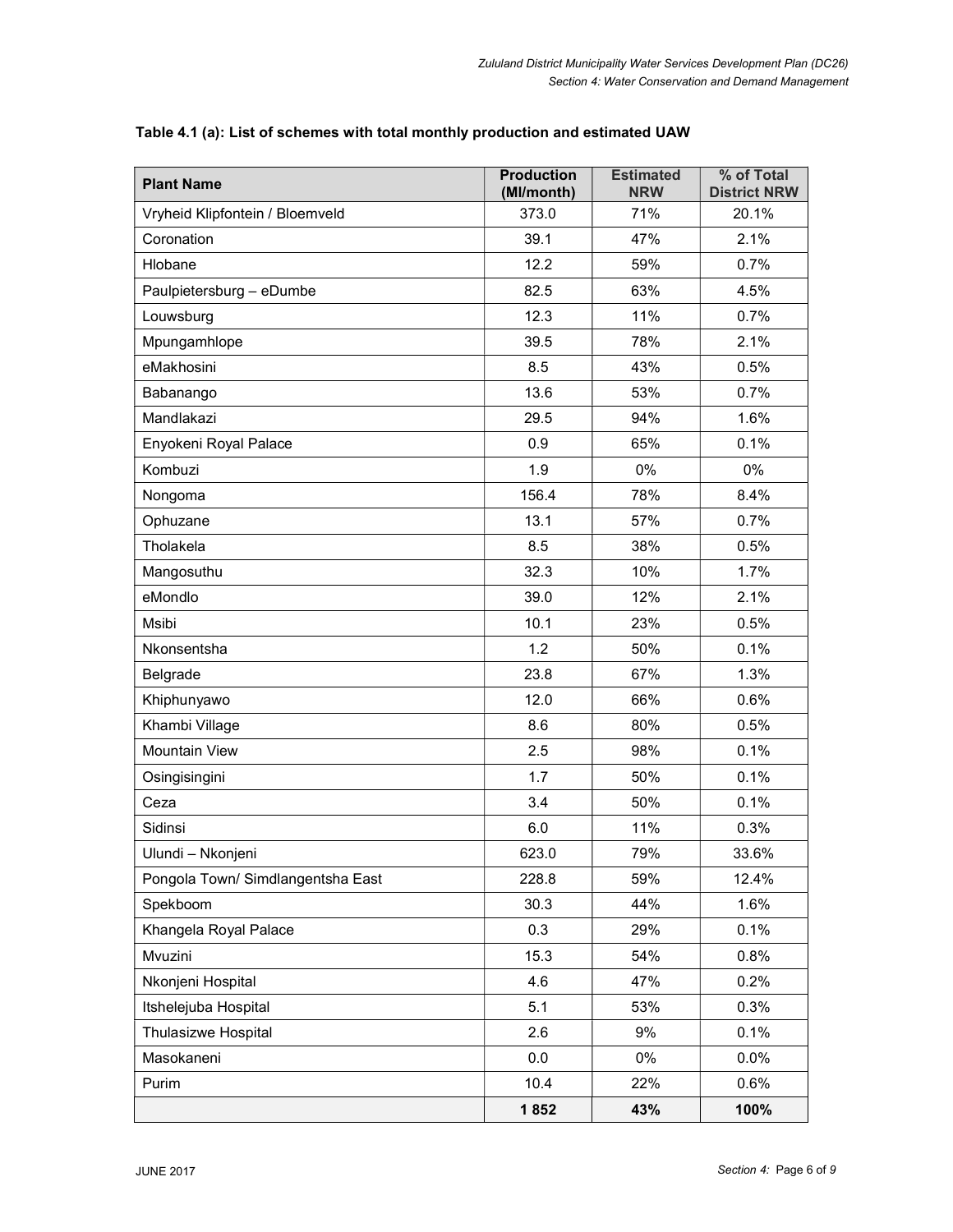# 4.2 Status of the ZDM NRW programme

To date the ZDM has established a dedicated NRW team for North and South comprising the following:

## North

DD WSP (North)

### South

- DD WSP (South)
- 1 x NRW technician
- 1 x Water inspector
- Reaction Team: 1 x plumber + 1 handyman + 1 labourer

The programme is focused on a number of key interventions as follows:

- Ensuring that adequate measures are implemented at a planning stage to facilitate the ongoing management of NRW including zone determination, meter sizing / specification and positioning etc;
- Compiling a comprehensive infrastructure database to facilitate NRW management;
- Datalogging of flow profiles;
- Meter zone identification;
- Pressure management;
- NRW management training;
- Installation of GSM dataloggers at key locations;
- Leak detection and repair linked to customer service centre; and
- Establishment of a web based management system linked to Siza/Manzi.

The ZDM has also procured the services of a specialist NRW service provider to assist in capacitating the ZDM NRW team and to establish the NRW management systems.

Progress to date may be summarised as follows:

### Nkonjeni RWSS/Ulundi

- Survey of metering and pressure control infrastructure;
- Logging water meters within rural and urban areas and identification of areas of high night flows;
- Identify metering zones/districts;
- Set up NRW management systems;
- Procure additional loggers;
- Implement NRW training; and
- Compile infrastructure records.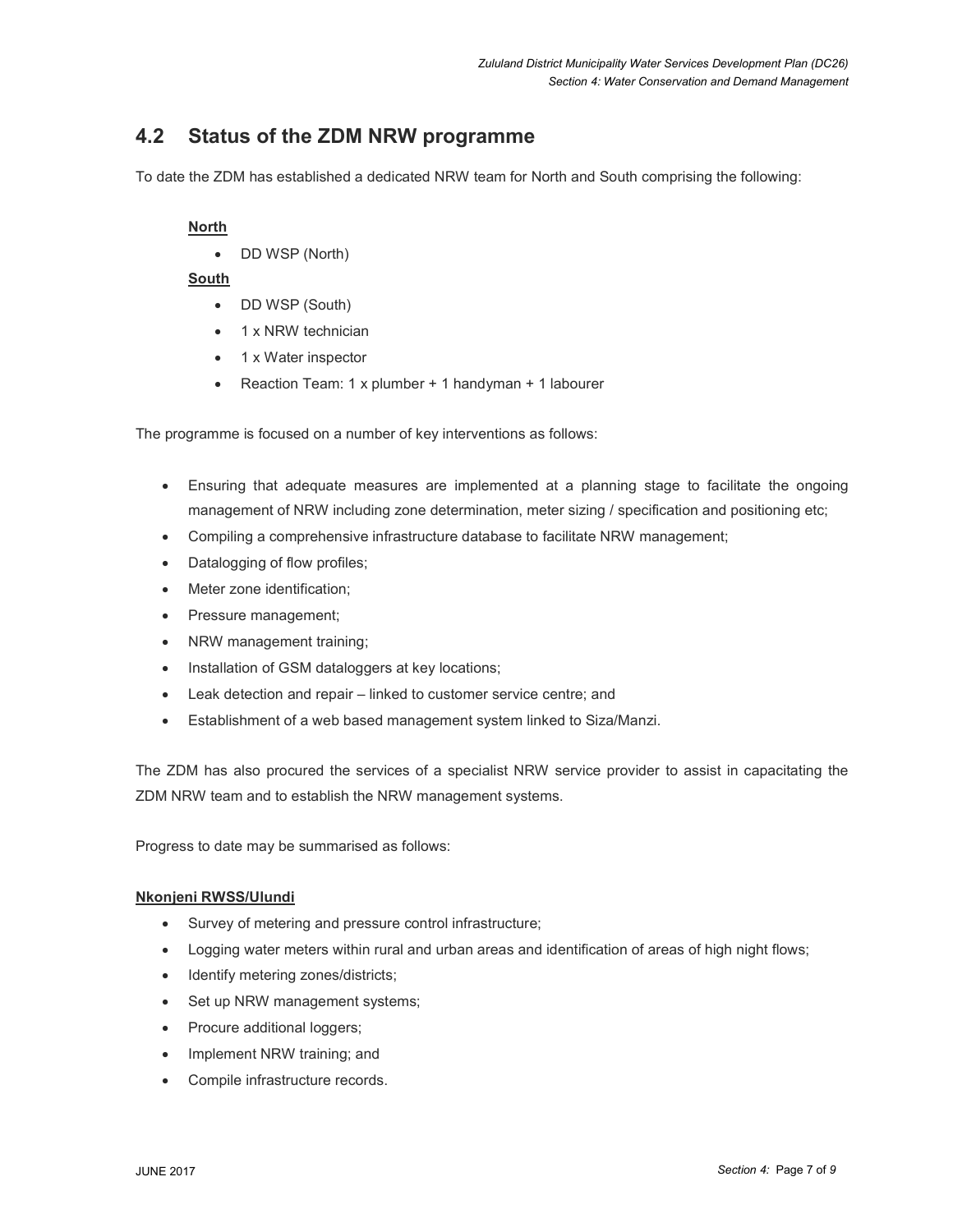### Frischgewaagd

The networks at the township of Frischgewaagd were refurbished during 2007 to manage water losses, but no funding was available to install individual household connections. The township was devided into six supply zones and water is restricted per zone. This creates social problems as the usage per household cannot be controlled and if individuals waste water the entire zone is penalized. Water consumption per zone was measured during this period (2007/2008), just after the reticulation networks were refurbished. The initial daily consumption was between 650 and 750 kl/day for a period of 24 hours. Due to financial constraints at the time, it was decided to install unmetered yard connections at Frischgewaagd Township. Over time the home owners connected the new yard connection to their old internal plumbing systems without disconnecting their internal system from the old network, causing water losses.

During February 2012 loggers were re-installed and measurements taken. Early indications are that water is released to the township for 12 hours per day at a consumption of 780 kl/day (12 hours). This indicates that severe losses are present.

It is suggested that the unmetered yard connections should be upgraded to metered yard connections. The home owners should be made aware of losses and loss management and should be restricted to free basic water, with an option to apply for a larger allocation of water (and be billed for it). Metered yard connections are being installed at Mangosuthu and were programmed to supply 200l/hh/day without any social issues.

#### Vryheid/Bloemveld

- Identification of Bulk Metering Zones;
- Compilation of loggers and bulk water meter specifications;
- Compilation of tender for the procurement of meters and loggers

# 4.3 Water demand management interventions

ZDM is also in the process of finalising a Water Demand Management Strategy (WDMS), in conjunction with the NRW programme.

Excessive water usage in many areas is putting the bulk infrastructure under immense pressure and upgrading will soon become necessary unless this can be postponed through effective demand management interventions.

The roll-out of new infrastructure to communities without services is of highest priority and leaves the ZDM with very little available capital for upgrading of existing services. Promoting more efficient usage of water can therefore have a significant impact in relieving this pressure with relatively low capital input.